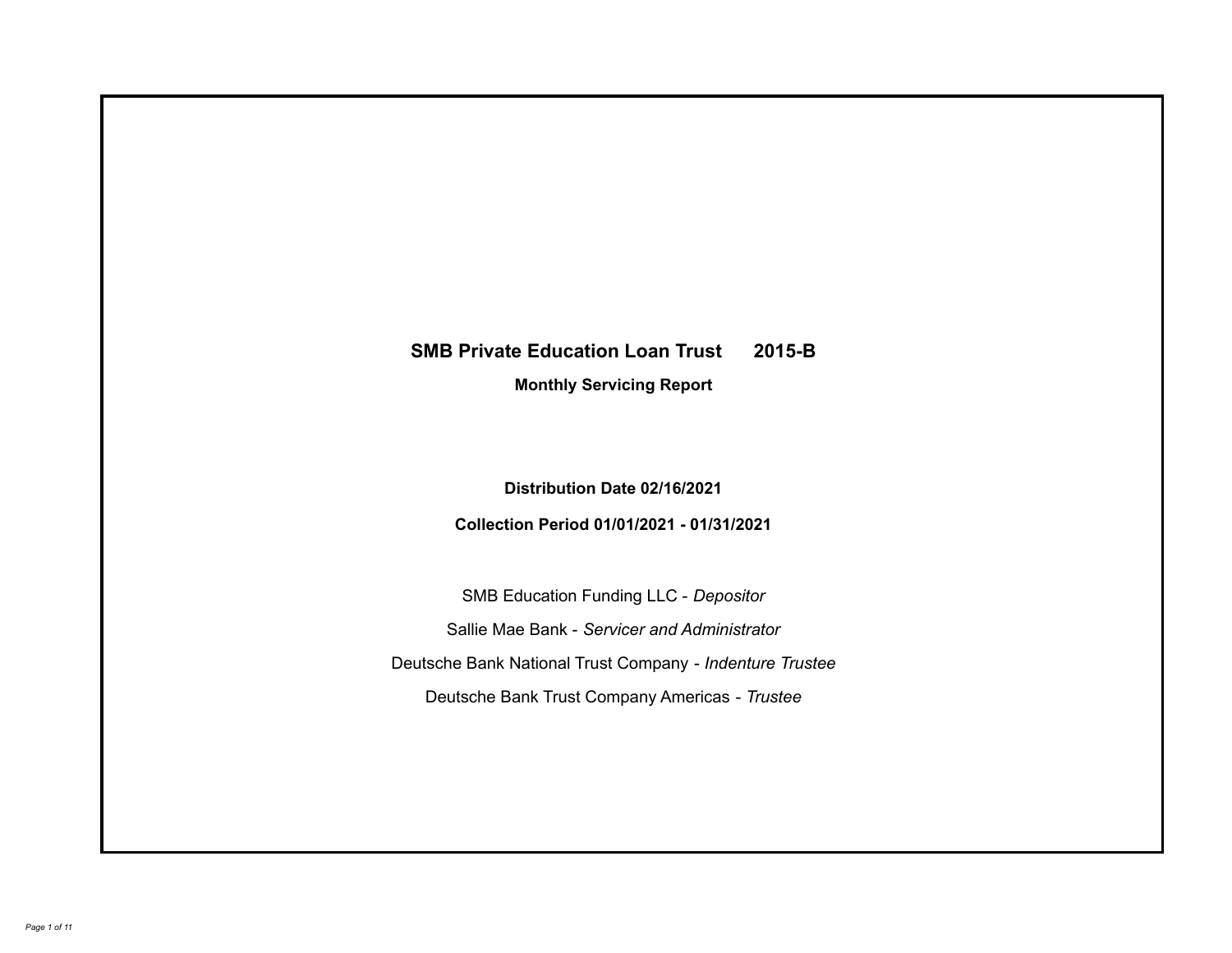A

| <b>Student Loan Portfolio Characteristics</b>                    | <b>Settlement Date</b><br>07/30/2015 | 12/31/2020                       | 01/31/2021                       |
|------------------------------------------------------------------|--------------------------------------|----------------------------------|----------------------------------|
| <b>Principal Balance</b><br>Interest to be Capitalized Balance   | \$700,964,388.29<br>42,430,107.89    | \$291,936,824.43<br>8,973,691.37 | \$287,043,618.20<br>8,754,556.14 |
| Pool Balance                                                     | \$743,394,496.18                     | \$300,910,515.80                 | \$295,798,174.34                 |
| Weighted Average Coupon (WAC)<br>Weighted Average Remaining Term | 8.13%<br>128.84                      | 7.78%<br>124.50                  | 7.78%<br>124.61                  |
| Number of Loans                                                  | 63,899                               | 26,988                           | 26,462                           |
| Number of Borrowers<br>Pool Factor                               | 43,918                               | 18,740<br>0.404779047            | 18,369<br>0.397902024            |
| Since Issued Total Constant Prepayment Rate (1)                  |                                      | 8.66%                            | 8.60%                            |

| <b>Debt Securities</b> | Cusip/Isin | 01/15/2021      | 02/16/2021      |
|------------------------|------------|-----------------|-----------------|
| A <sub>2</sub> A       | 78448QAB4  | \$44,689,267.11 | \$42,252,746.93 |
| A2B                    | 78448QAC2  | \$20,948,093.95 | \$19,805,975.11 |
| A3                     | 78448QAD0  | \$75,000,000.00 | \$75,000,000.00 |
|                        | 78448QAE8  | \$70,000,000.00 | \$70,000,000.00 |
|                        | 78448QAF5  | \$50,000,000.00 | \$50,000,000.00 |
|                        |            |                 |                 |

| $\sim$<br>ັ | <b>Certificates</b> | Cusip/Isin | 01/15/2021 | 02/16/2021   |
|-------------|---------------------|------------|------------|--------------|
|             | Residual            | 78448Q108  | 100,000.00 | \$100,000.00 |

| <b>Account Balances</b>                | 01/15/2021      | 02/16/2021      |
|----------------------------------------|-----------------|-----------------|
| Reserve Account Balance                | \$1,896,081.00  | \$1,896,081.00  |
|                                        |                 |                 |
| <b>Asset / Liability</b>               | 01/15/2021      | 02/16/2021      |
| Overcollateralization Percentage       | 13.38%          | 13.10%          |
| Specified Overcollateralization Amount | \$90,273,154.74 | \$88,739,452.30 |
| Actual Overcollateralization Amount    | \$40,273,154.74 | \$38,739,452.30 |

(1) Since Issued Total CPR calculations found in monthly servicing reports issued on or prior to September 15, 2015 originally included loans that were removed from the pool by the sponsor because they became ineligible for the pool between the cut-off date and settlement date. On October 5, 2015, Since Issued Total CPR calculations were revised to exclude these loans and all prior monthly servicing reports were restated. For additional information, see 'Since Issued CPR Methodology' found on page 11 of this report.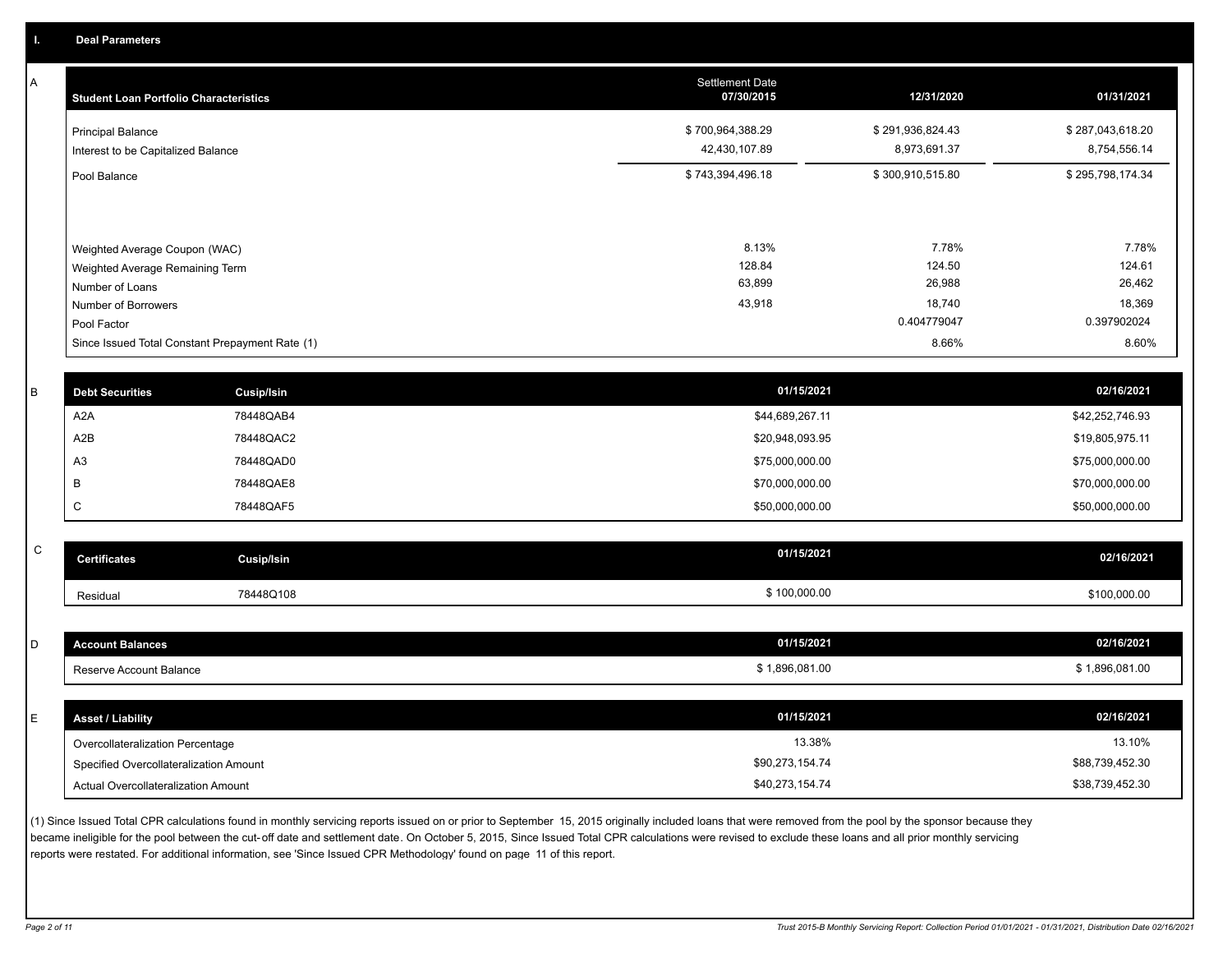| Α | <b>Student Loan Principal Receipts</b>                           |                |
|---|------------------------------------------------------------------|----------------|
|   | <b>Borrower Principal</b>                                        | 5,137,003.37   |
|   | <b>Consolidation Activity Principal</b>                          | 0.00           |
|   | Seller Principal Reimbursement                                   | 0.00           |
|   | Servicer Principal Reimbursement                                 | 0.00           |
|   | Delinquent Principal Purchases by Servicer                       | 0.00           |
|   | <b>Other Principal Deposits</b>                                  | 41,506.13      |
|   | <b>Total Principal Receipts</b>                                  | \$5,178,509.50 |
| В | <b>Student Loan Interest Receipts</b>                            |                |
|   | Borrower Interest                                                | 1,531,689.45   |
|   | <b>Consolidation Activity Interest</b>                           | 0.00           |
|   | Seller Interest Reimbursement                                    | 221.66         |
|   | Servicer Interest Reimbursement                                  | 0.00           |
|   | Delinquent Interest Purchases by Servicer                        | 0.00           |
|   | Other Interest Deposits                                          | 191.04         |
|   | <b>Total Interest Receipts</b>                                   | \$1,532,102.15 |
| C | <b>Recoveries on Realized Losses</b>                             | \$81,063.52    |
| D | <b>Investment Income</b>                                         | \$212.72       |
| Е | <b>Funds Borrowed from Next Collection Period</b>                | \$0.00         |
| F | <b>Funds Repaid from Prior Collection Period</b>                 | \$0.00         |
| G | Loan Sale or Purchase Proceeds                                   | \$0.00         |
| н | <b>Initial Deposits to Distribution Account</b>                  | \$0.00         |
|   | <b>Excess Transferred from Other Accounts</b>                    | \$0.00         |
| J | <b>Borrower Benefit Reimbursements</b>                           | \$0.00         |
| Κ | <b>Other Deposits</b>                                            | \$0.00         |
| L | <b>Other Fees Collected</b>                                      | \$0.00         |
| М | <b>AVAILABLE FUNDS</b>                                           | \$6,791,887.89 |
| N | Non-Cash Principal Activity During Collection Period             | \$285,303.27   |
| O |                                                                  | \$41,697.17    |
|   | Aggregate Purchased Amounts by the Depositor, Servicer or Seller |                |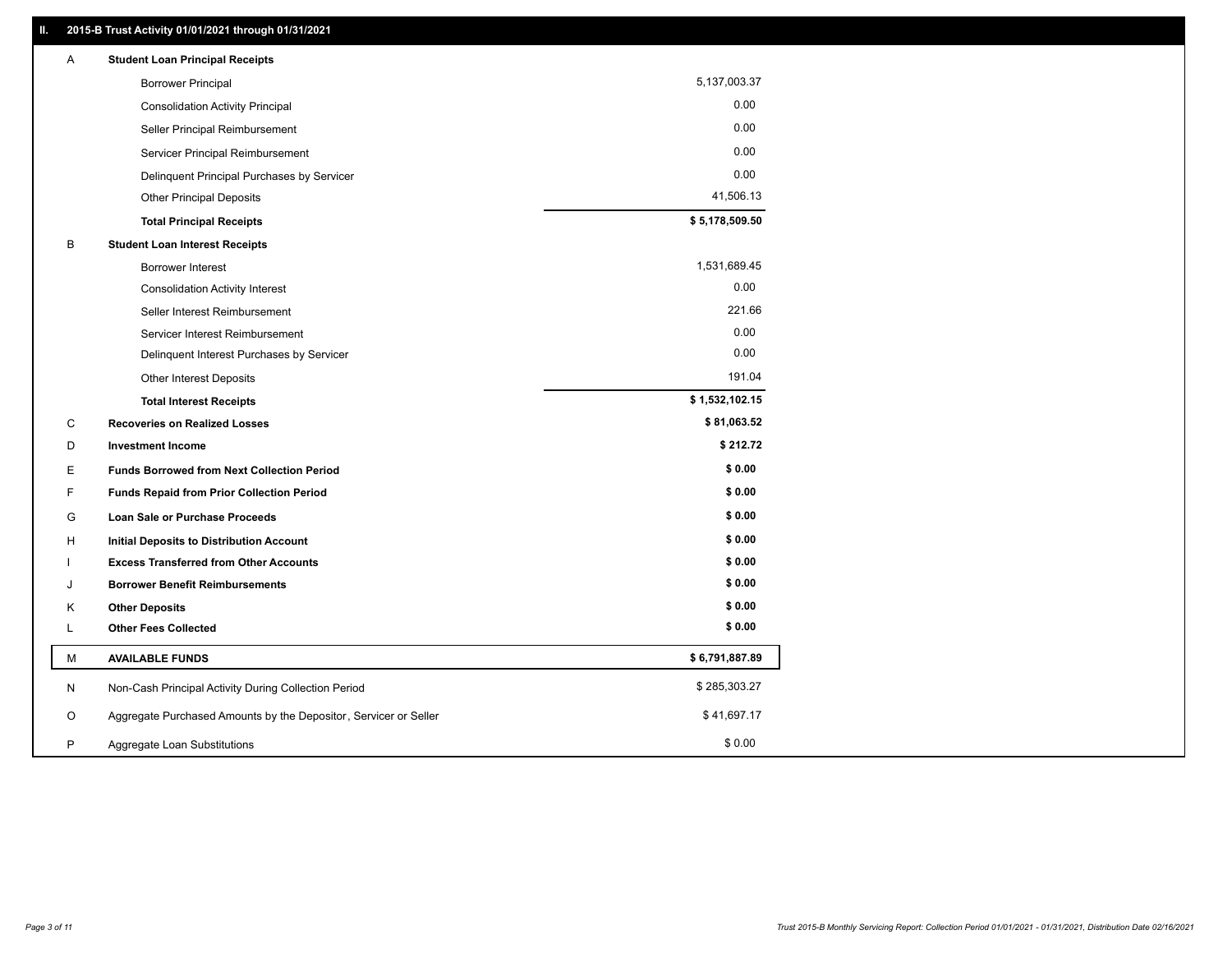|                   | <b>Loans by Repayment Status</b> |                          |         |                                                                  |                |                            |                          |         |                                                                  |                |                            |
|-------------------|----------------------------------|--------------------------|---------|------------------------------------------------------------------|----------------|----------------------------|--------------------------|---------|------------------------------------------------------------------|----------------|----------------------------|
|                   |                                  |                          |         | 01/31/2021                                                       |                |                            |                          |         | 12/31/2020                                                       |                |                            |
|                   |                                  | <b>Wtd Avg</b><br>Coupon | # Loans | <b>Principal and</b><br><b>Interest Accrued</b><br>to Capitalize | % of Principal | % of Loans in<br>Repay (1) | <b>Wtd Avg</b><br>Coupon | # Loans | <b>Principal and</b><br><b>Interest Accrued</b><br>to Capitalize | % of Principal | % of Loans in<br>Repay (1) |
| INTERIM:          | IN SCHOOL                        | 9.12%                    | 441     | \$7,417,244.77                                                   | 2.508%         | $-$ %                      | 9.13%                    | 474     | \$7,985,231.52                                                   | 2.654%         | $-$ %                      |
|                   | GRACE                            | 8.74%                    | 89      | \$1,577,031.32                                                   | 0.533%         | $-$ %                      | 8.50%                    | 63      | \$1,276,262.80                                                   | 0.424%         | $-$ %                      |
|                   | <b>DEFERMENT</b>                 | 8.76%                    | 1,855   | \$26,297,759.42                                                  | 8.890%         | $-$ %                      | 8.76%                    | 1,911   | \$26,918,631.23                                                  | 8.946%         | $-$ %                      |
| <b>REPAYMENT:</b> | <b>CURRENT</b>                   | 7.61%                    | 22,669  | \$238,859,737.09                                                 | 80.751%        | 91.691%                    | 7.59%                    | 23,032  | \$241,393,617.83                                                 | 80.221%        | 91.185%                    |
|                   | 31-60 DAYS DELINQUENT            | 7.87%                    | 406     | \$6,292,064.00                                                   | 2.127%         | 2.415%                     | 7.81%                    | 424     | \$6,753,935.99                                                   | 2.244%         | 2.551%                     |
|                   | 61-90 DAYS DELINQUENT            | 7.50%                    | 167     | \$2,868,158.06                                                   | 0.970%         | 1.101%                     | 7.88%                    | 194     | \$3,213,289.78                                                   | 1.068%         | 1.214%                     |
|                   | > 90 DAYS DELINQUENT             | 8.84%                    | 141     | \$2,608,865.91                                                   | 0.882%         | 1.001%                     | 8.83%                    | 141     | \$2,392,880.48                                                   | 0.795%         | 0.904%                     |
|                   | <b>FORBEARANCE</b>               | 7.89%                    | 694     | \$9,877,313.77                                                   | 3.339%         | 3.792%                     | 8.14%                    | 749     | \$10,976,666.17                                                  | 3.648%         | 4.146%                     |
| <b>TOTAL</b>      |                                  |                          | 26,462  | \$295,798,174.34                                                 | 100.00%        | 100.00%                    |                          | 26,988  | \$300,910,515.80                                                 | 100.00%        | 100.00%                    |

Percentages may not total 100% due to rounding \*

1 Loans classified in "Repayment" include any loan for which interim interest only, \$25 fixed payments or full principal and interest payments are due.

| <b>Loans by Borrower Status</b> |                                                                                                                              |                          |         |                                                                  |                |                                |                          |         |                                                           |                |                                |
|---------------------------------|------------------------------------------------------------------------------------------------------------------------------|--------------------------|---------|------------------------------------------------------------------|----------------|--------------------------------|--------------------------|---------|-----------------------------------------------------------|----------------|--------------------------------|
|                                 |                                                                                                                              |                          |         | 01/31/2021                                                       |                |                                | 12/31/2020               |         |                                                           |                |                                |
|                                 |                                                                                                                              | <b>Wtd Avg</b><br>Coupon | # Loans | <b>Principal and</b><br><b>Interest Accrued</b><br>to Capitalize | % of Principal | % of Loans in<br>P&I Repay (2) | <b>Wtd Avg</b><br>Coupon | # Loans | Principal and<br><b>Interest Accrued</b><br>to Capitalize | % of Principal | % of Loans in<br>P&I Repay (2) |
| INTERIM:                        | IN SCHOOL                                                                                                                    | 8.82%                    | 781     | \$12,516,311.67                                                  | 4.231%         | $-$ %                          | 8.79%                    | 859     | \$13,891,687.30                                           | 4.617%         | $-$ %                          |
|                                 | <b>GRACE</b>                                                                                                                 | 8.66%                    | 164     | \$2,974,861.25                                                   | 1.006%         | $-$ %                          | 8.50%                    | 112     | \$2,171,476.60                                            | 0.722%         | $-$ %                          |
|                                 | <b>DEFERMENT</b>                                                                                                             | 8.41%                    | 3,229   | \$43,543,352.31                                                  | 14.721%        | $-$ %                          | 8.42%                    | 3,340   | \$44,620,876.86                                           | 14.829%        | $-$ %                          |
| P&I REPAYMENT:                  | <b>CURRENT</b>                                                                                                               | 7.57%                    | 20,903  | \$215,374,143.49                                                 | 72.811%        | 90.966%                        | 7.54%                    | 21,205  | \$217,396,035.48                                          | 72.246%        | 90.496%                        |
|                                 | 31-60 DAYS DELINQUENT                                                                                                        | 7.90%                    | 388     | \$6,066,571.86                                                   | 2.051%         | 2.562%                         | 7.76%                    | 399     | \$6,361,724.21                                            | 2.114%         | 2.648%                         |
|                                 | 61-90 DAYS DELINQUENT                                                                                                        | 7.51%                    | 162     | \$2,836,754.08                                                   | 0.959%         | 1.198%                         | 7.86%                    | 184     | \$3,128,569.57                                            | 1.040%         | 1.302%                         |
|                                 | > 90 DAYS DELINQUENT                                                                                                         | 8.84%                    | 141     | \$2,608,865.91                                                   | 0.882%         | 1.102%                         | 8.85%                    | 140     | \$2,363,479.61                                            | 0.785%         | 0.984%                         |
|                                 | <b>FORBEARANCE</b>                                                                                                           | 7.89%                    | 694     | \$9,877,313.77                                                   | 3.339%         | 4.172%                         | 8.14%                    | 749     | \$10,976,666.17                                           | 3.648%         | 4.569%                         |
| <b>TOTAL</b>                    | Percentages may not total 100% due to rounding                                                                               |                          | 26,462  | \$295,798,174.34                                                 | 100.00%        | 100.00%                        |                          | 26,988  | \$300,910,515.80                                          | 100.00%        | 100.00%                        |
|                                 | 2 Loans classified in "P&I Repayment" includes only those loans for which scheduled principal and interest payments are due. |                          |         |                                                                  |                |                                |                          |         |                                                           |                |                                |

To conform with company standard reporting these sections now include Princial and Interest Accrued to Capitalize .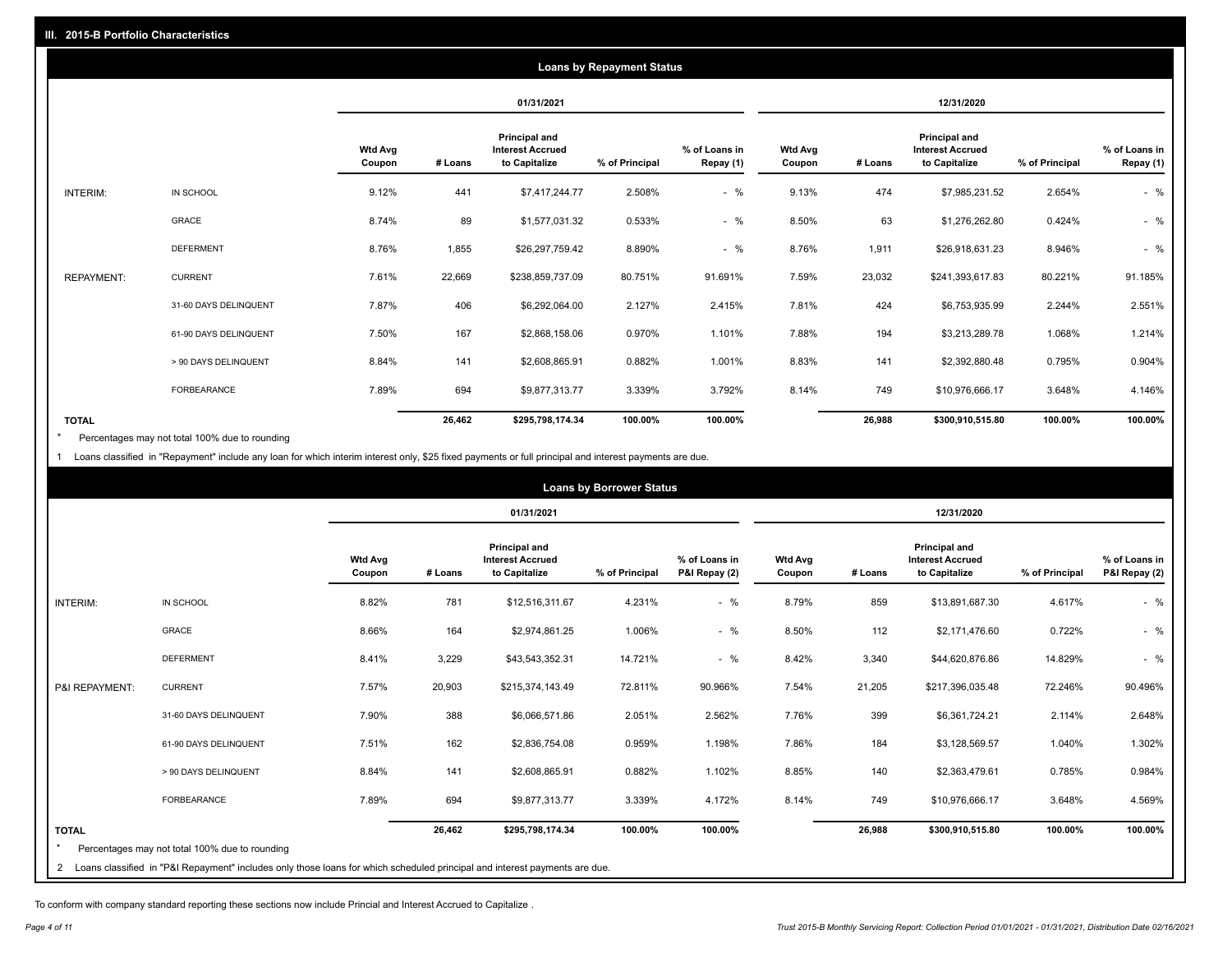|                                                                                                  | 1/31/2021        | 12/31/2020       |
|--------------------------------------------------------------------------------------------------|------------------|------------------|
| Pool Balance                                                                                     | \$295,798,174.34 | \$300,910,515.80 |
| Total # Loans                                                                                    | 26,462           | 26,988           |
| Total # Borrowers                                                                                | 18,369           | 18,740           |
| Weighted Average Coupon                                                                          | 7.78%            | 7.78%            |
| Weighted Average Remaining Term                                                                  | 124.61           | 124.50           |
| Percent of Pool - Cosigned                                                                       | 93.3%            | 93.3%            |
| Percent of Pool - Non Cosigned                                                                   | 6.7%             | 6.7%             |
| Borrower Interest Accrued for Period                                                             | \$1,906,640.81   | \$1,929,178.85   |
| Outstanding Borrower Interest Accrued                                                            | \$11,691,369.69  | \$11,933,463.99  |
| Gross Principal Realized Loss - Periodic *                                                       | \$294,382.68     | \$493,194.90     |
| Gross Principal Realized Loss - Cumulative *                                                     | \$36,789,973.36  | \$36,495,590.68  |
| Recoveries on Realized Losses - Periodic                                                         | \$81,063.52      | \$86,045.70      |
| Recoveries on Realized Losses - Cumulative                                                       | \$5,704,057.82   | \$5,622,994.30   |
| Net Losses - Periodic                                                                            | \$213,319.16     | \$407,149.20     |
| Net Losses - Cumulative                                                                          | \$31,085,915.54  | \$30,872,596.38  |
| Non-Cash Principal Activity - Capitalized Interest                                               | \$582,501.25     | \$1,108,945.12   |
| Since Issued Total Constant Prepayment Rate (CPR) (1)                                            | 8.60%            | 8.66%            |
| <b>Loan Substitutions</b>                                                                        | \$0.00           | \$0.00           |
| <b>Cumulative Loan Substitutions</b>                                                             | \$0.00           | \$0.00           |
| <b>Unpaid Servicing Fees</b>                                                                     | \$0.00           | \$0.00           |
| <b>Unpaid Administration Fees</b>                                                                | \$0.00           | \$0.00           |
| <b>Unpaid Carryover Servicing Fees</b>                                                           | \$0.00           | \$0.00           |
| Note Interest Shortfall                                                                          | \$0.00           | \$0.00           |
| Loans in Modification                                                                            | \$33,807,494.34  | \$34,353,685.61  |
| % of Loans in Modification as a % of Loans in Repayment (P&I)                                    | 14.90%           | 14.99%           |
|                                                                                                  |                  |                  |
|                                                                                                  |                  |                  |
| % Annualized Gross Principal Realized Loss - Periodic as a %<br>of Loans in Repayment (P&I) * 12 | 1.56%            | 2.58%            |
|                                                                                                  |                  |                  |
| % Gross Principal Realized Loss - Cumulative as a % of                                           |                  |                  |
| Original Pool Balance                                                                            | 4.95%            | 4.91%            |

\* In accordance with the Servicer's current policies and procedures, after September 1, 2017 loans subject to bankruptcy claims generally will not be reported as a charged- off unless and until they are delinquent for 120

(1) Since Issued Total CPR calculations found in monthly servicing reports issued on or prior to September 15, 2015 originally included loans that were removed from the pool by the sponsor because they became ineligible fo pool between the cut-off date and settlement date. On October 5, 2015, Since Issued Total CPR calculations were revised to exclude these loans and all prior monthly servicing reports were restated . For additional informat see 'Since Issued CPR Methodology' found on page 11 of this report.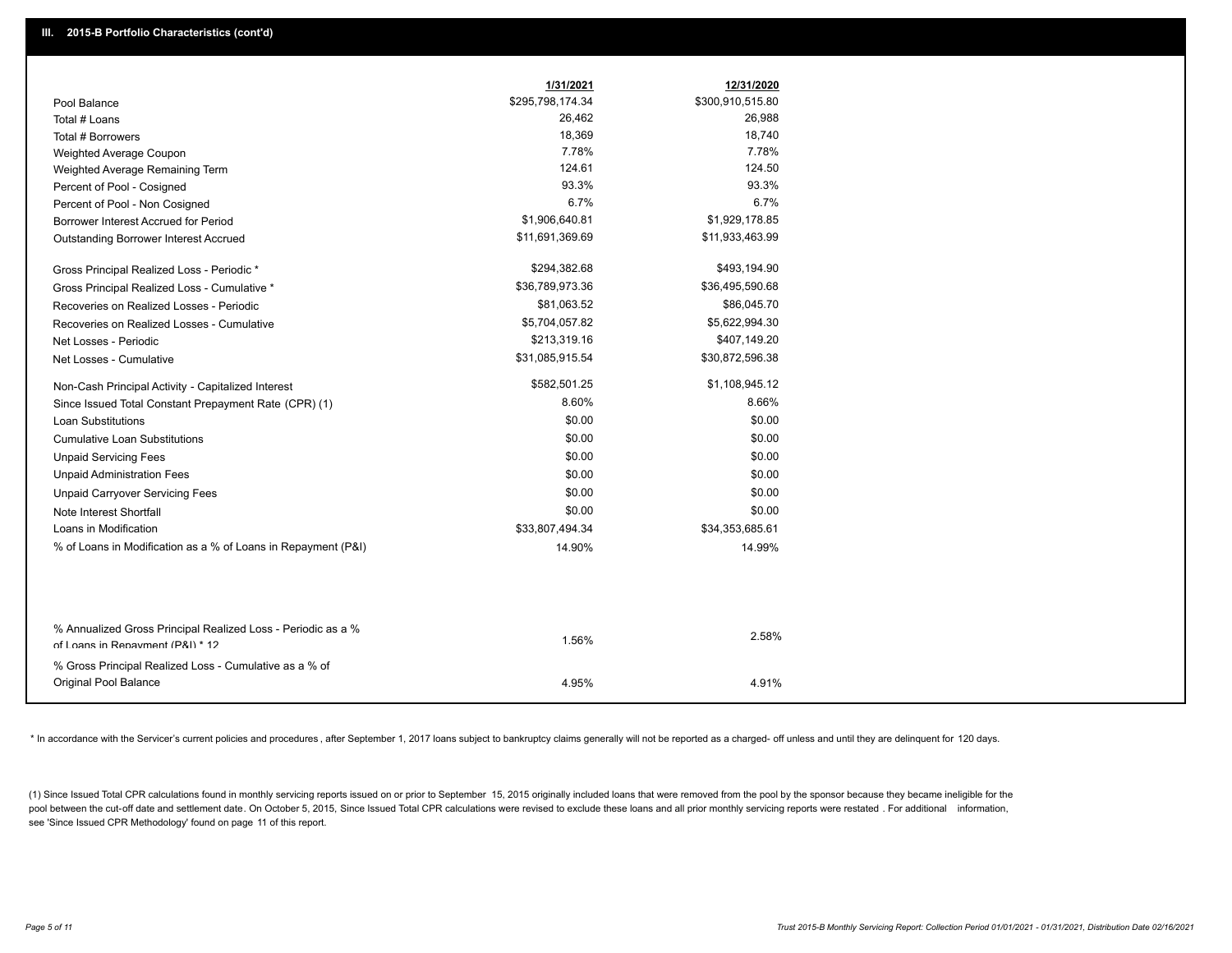#### **Loan Program**  A

|                                    | Weighted<br>Average | # LOANS  | <b>\$ AMOUNT</b> | $%$ *    |
|------------------------------------|---------------------|----------|------------------|----------|
| - Smart Option Interest-Only Loans | 6.73%               | 4,809    | \$35,674,709.88  | 12.060%  |
| - Smart Option Fixed Pay Loans     | 7.71%               | 7,112    | \$92,415,368.48  | 31.243%  |
| - Smart Option Deferred Loans      | 8.05%               | 14.541   | \$167,708,095.98 | 56.697%  |
| - Other Loan Programs              | $0.00\%$            | $\Omega$ | \$0.00           | 0.000%   |
| <b>Total</b>                       | 7.78%               | 26,462   | \$295,798,174.34 | 100.000% |

\* Percentages may not total 100% due to rounding

B

C

**Index Type**

|                       | Weighted<br>Average | # LOANS | <b>\$ AMOUNT</b> | % *      |
|-----------------------|---------------------|---------|------------------|----------|
| - Fixed Rate Loans    | 7.51%               | 5,967   | \$83,869,987.28  | 28.354%  |
| - LIBOR Indexed Loans | 7.89%               | 20,495  | \$211,928,187.06 | 71.646%  |
| - Other Index Rates   | $0.00\%$            | 0       | \$0.00           | 0.000%   |
| <b>Total</b>          | 7.78%               | 26,462  | \$295,798,174.34 | 100.000% |

\* Percentages may not total 100% due to rounding

### **Weighted Average Recent FICO**

|              |        |                  | $\frac{9}{6}$ * |
|--------------|--------|------------------|-----------------|
| $0 - 639$    | 2,149  | \$25,598,530.41  | 8.654%          |
| 640 - 669    | 1,859  | \$21,554,610.66  | 7.287%          |
| 670 - 699    | 2,810  | \$33,636,168.28  | 11.371%         |
| 700 - 739    | 5,399  | \$64,280,257.67  | 21.731%         |
| $740 +$      | 14,244 | \$150,723,600.09 | 50.955%         |
| $N/A^{(1)}$  |        | \$5,007.23       | $0.002\%$       |
| <b>Total</b> | 26,462 | \$295,798,174.34 | 100.000%        |

To conform with company standard reporting these sections now include Princial and Interest Accrued to Capitalize .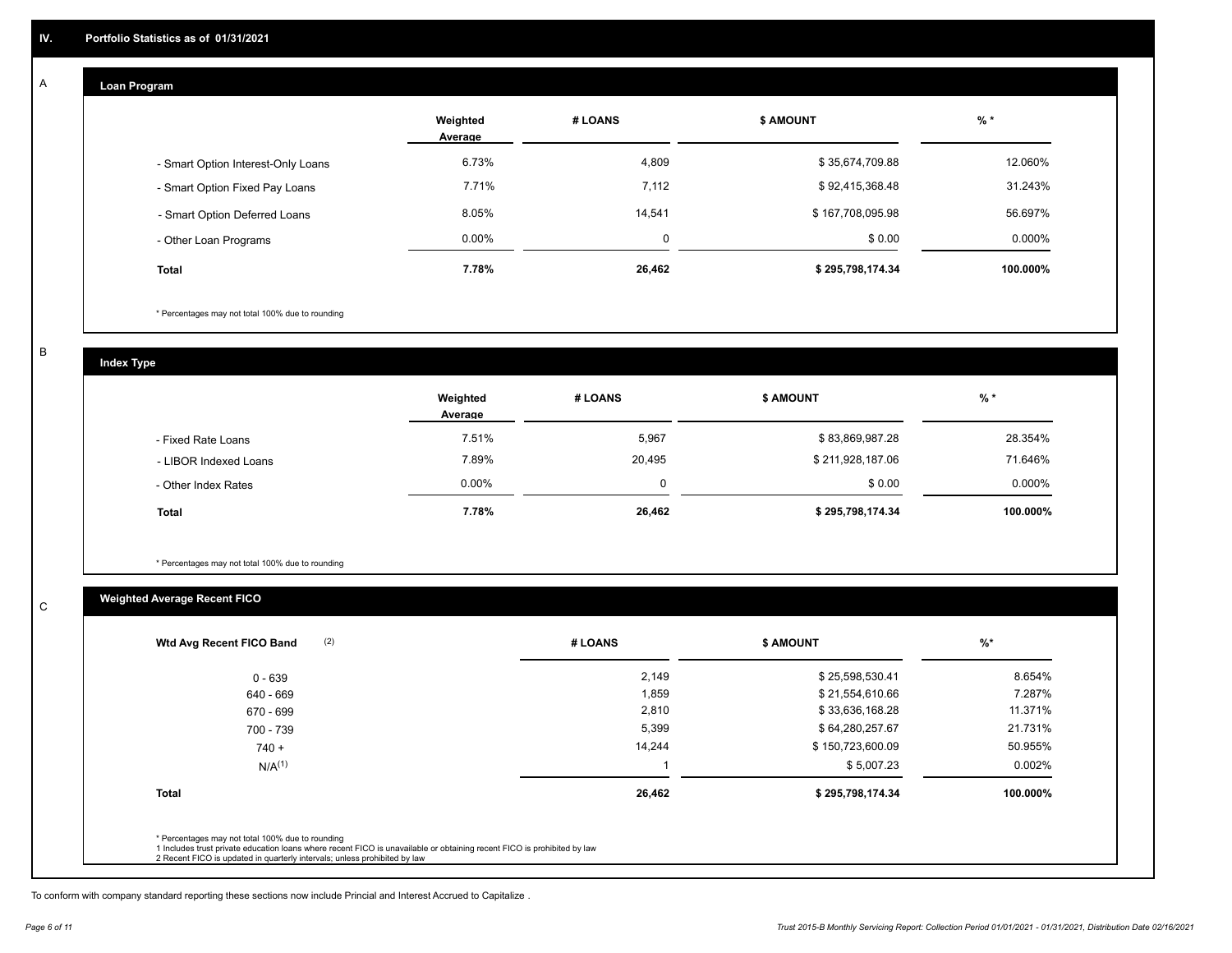| V. | 2015-B Reserve Account and Principal Distribution Calculations                                 |                  |  |
|----|------------------------------------------------------------------------------------------------|------------------|--|
| Α. | <b>Reserve Account</b>                                                                         |                  |  |
|    | Specified Reserve Account Balance                                                              | \$1,896,081.00   |  |
|    | Actual Reserve Account Balance                                                                 | \$1,896,081.00   |  |
| В. | <b>Principal Distribution Amount</b>                                                           |                  |  |
|    | Class A Notes Outstanding<br>i.                                                                | \$140,637,361.06 |  |
|    | Pool Balance<br>ii.                                                                            | \$295,798,174.34 |  |
|    | First Priority Principal Distribution Amount (i - ii)<br>iii.                                  | \$0.00           |  |
|    |                                                                                                |                  |  |
|    | Class A and B Notes Outstanding<br>iv.                                                         | \$210,637,361.06 |  |
|    | First Priority Principal Distribution Amount<br>٧.                                             | \$0.00           |  |
|    | Pool Balance<br>vi.                                                                            | \$295,798,174.34 |  |
|    | Specified Overcollateralization Amount<br>vii.                                                 | \$88,739,452.30  |  |
|    | Available Funds (after payment of waterfall items A through H)<br>viii.                        | \$5,935,746.85   |  |
|    | <b>Class C Notes Outstanding</b><br>ix.                                                        | \$50,000,000.00  |  |
|    | Regular Principal Distribution Amount (if (iv > 0, (iv - v) - (vi - vii), min(viii, ix))<br>х. | \$3,578,639.02   |  |
|    |                                                                                                |                  |  |
|    | Pool Balance<br>xi.                                                                            | \$295,798,174.34 |  |
|    | 10% of Initial Pool Balance<br>xii.                                                            | \$74,339,449.62  |  |
|    | First Priority Principal Distribution Amount<br>xiii.                                          | \$0.00           |  |
|    | Regular Principal Distribution Amount<br>xiv.                                                  | \$3,578,639.02   |  |
|    | Available Funds (after payment of waterfall items A through J)<br>XV.                          | \$2,357,107.83   |  |
|    | xvi. Additional Principal Distribution Amount (if(ix $\leq$ = x, min(xv, xi - xiii - xiv)))    | \$0.00           |  |
|    |                                                                                                |                  |  |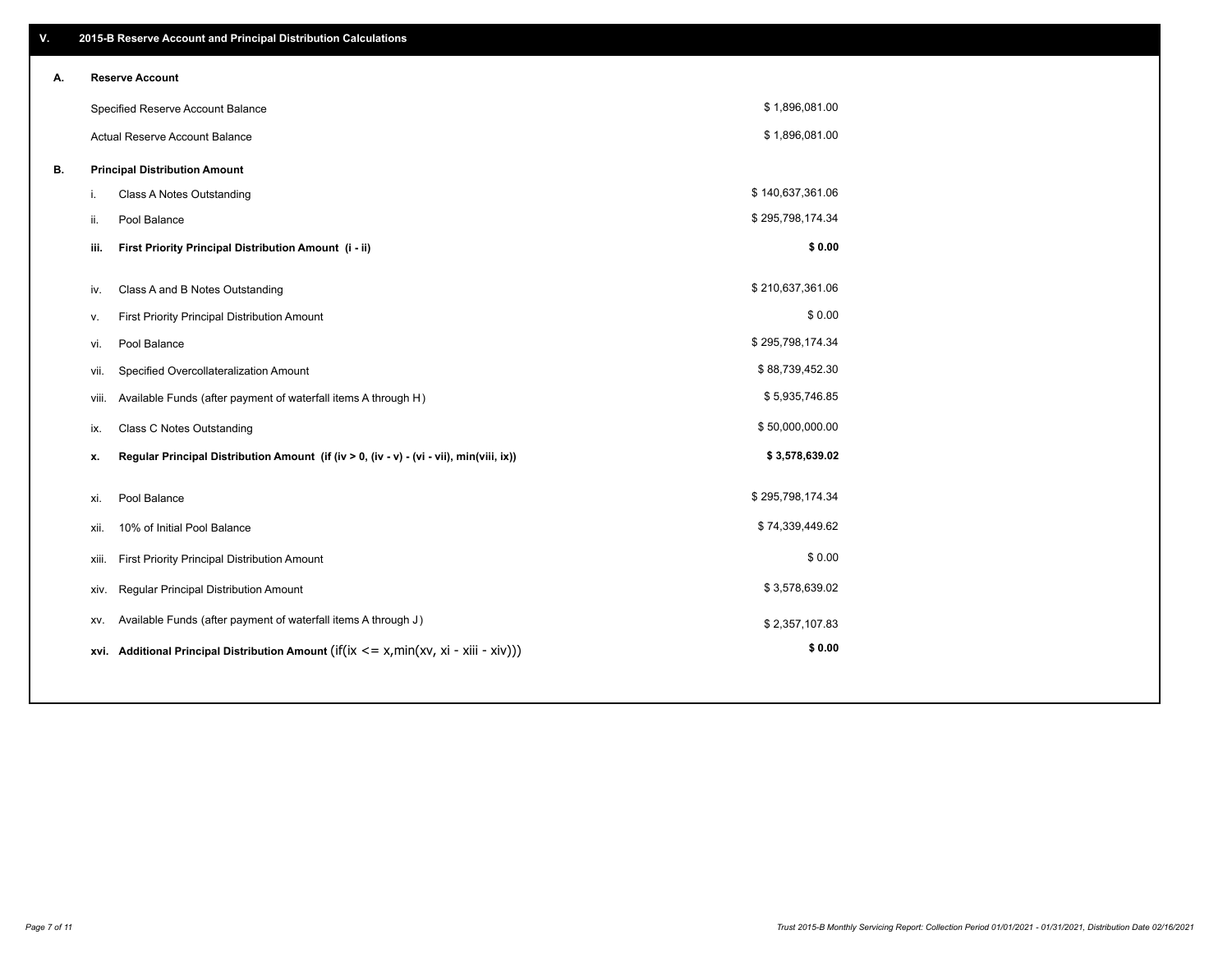|   |                                                         | Paid           | <b>Funds Balance</b> |
|---|---------------------------------------------------------|----------------|----------------------|
|   | <b>Total Available Funds</b>                            |                | \$6,791,887.89       |
| A | <b>Trustee Fees</b>                                     | \$0.00         | \$6,791,887.89       |
| В | <b>Servicing Fees</b>                                   | \$195,362.89   | \$6,596,525.00       |
| C | i. Administration Fees                                  | \$8,333.00     | \$6,588,192.00       |
|   | ii. Unreimbursed Administrator Advances plus any Unpaid | \$0.00         | \$6,588,192.00       |
| D | Class A Noteholders Interest Distribution Amount        | \$260,778.48   | \$6,327,413.52       |
| Е | <b>First Priority Principal Payment</b>                 | \$0.00         | \$6,327,413.52       |
| F | Class B Noteholders Interest Distribution Amount        | \$204,166.67   | \$6,123,246.85       |
| G | <b>Class C Noteholders Interest Distribution Amount</b> | \$187,500.00   | \$5,935,746.85       |
| H | <b>Reinstatement Reserve Account</b>                    | \$0.00         | \$5,935,746.85       |
|   | Regular Principal Distribution                          | \$3,578,639.02 | \$2,357,107.83       |
| J | <b>Carryover Servicing Fees</b>                         | \$0.00         | \$2,357,107.83       |
| K | Additional Principal Distribution Amount                | \$0.00         | \$2,357,107.83       |
|   | Unpaid Expenses of Trustee                              | \$0.00         | \$2,357,107.83       |
| M | Unpaid Expenses of Administrator                        | \$0.00         | \$2,357,107.83       |
| N | Remaining Funds to the Residual Certificateholders      | \$2,357,107.83 | \$0.00               |

### **Waterfall Conditions**

| А. |      | <b>Class C Noteholders' Interest Distribution Condition</b>                        |                  |  |
|----|------|------------------------------------------------------------------------------------|------------------|--|
|    |      | Pool Balance                                                                       | \$295,798,174.34 |  |
|    |      | Class A and B Notes Outstanding                                                    | \$210,637,361.06 |  |
|    | iii. | Class C Noteholders' Interest Distribution Ratio (i / ii)                          | 140.43%          |  |
|    | iv.  | Minimum Ratio                                                                      | 110.00%          |  |
|    | ν.   | Is the Class C Noteholders' Interest Distribution Condition Satisfied (iii $>$ iv) |                  |  |
|    |      |                                                                                    |                  |  |

\* If the Class C Noteholders' Interest Distribution Condition is satisfied then the amount of interest accrued at the Class C Rate for the Accrual Period is Released on the distribution Date .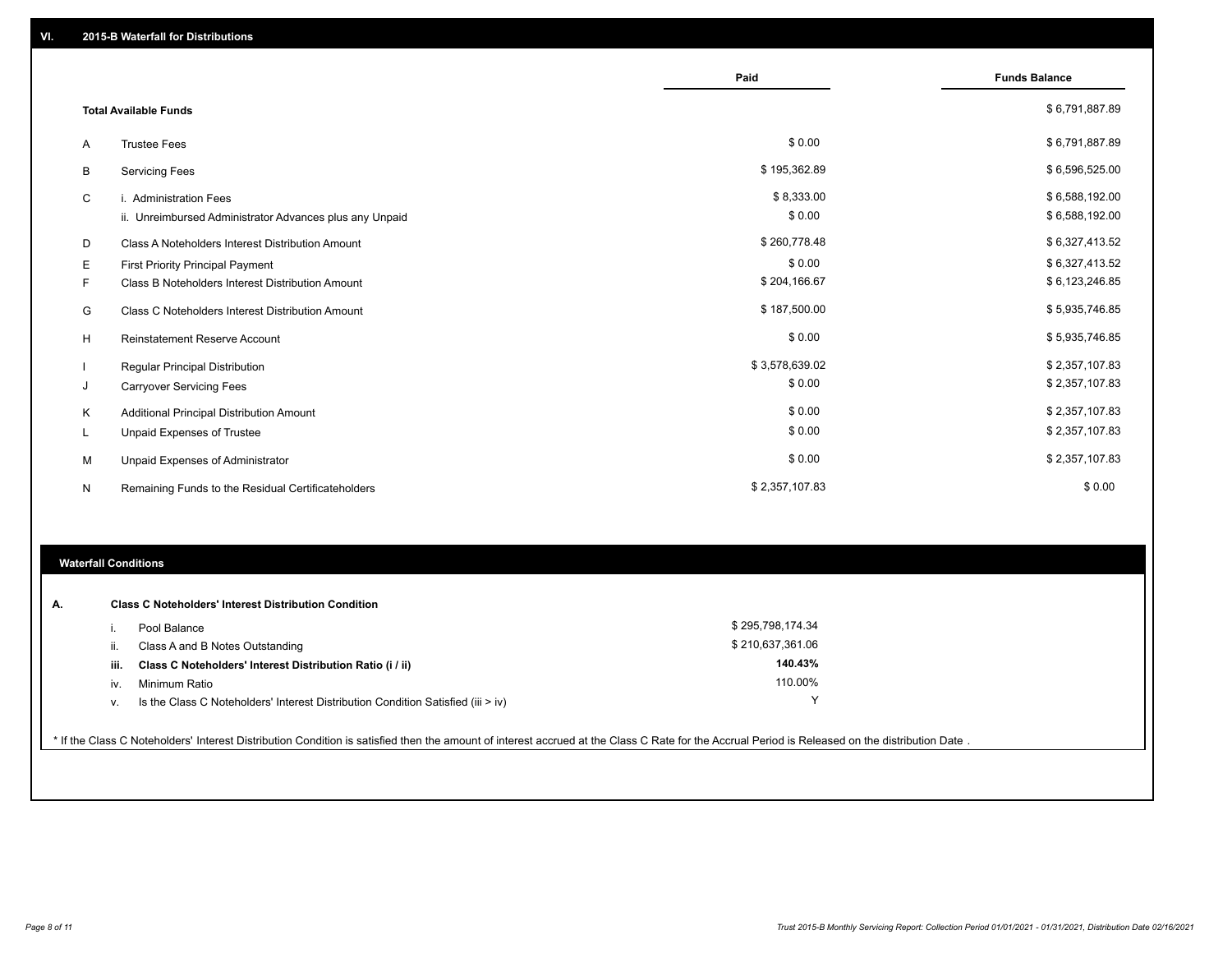## Ending Balance Factor Paydown Factor 0.012690209 0.012690209 0.000000000 Ending Principal Balance \$ 75,000,000.00 \$ \$ 19,805,975.11 \$ \$ 42,252,746.93 \$ 19,805,975.11 \$ \$ 75,000,000.00 Principal Paid \$2,436,520.18 \$ 1,142,118.84 \$ - \$ - \$ - \$ - Interest Shortfall \$ 110,978.35 \$ 24,700.13 \$ 125,100.00 Interest Paid Total Interest Due \$ 110,978.35 \$ 24,700.13 \$ 125,100.00 \$ - \$ - \$ - Interest Shortfall from Prior Period Plus Accrued Interest  $\text{Current Interest Due}$  \$ 110,978.35  $\text{$24,700.13}$$  \$ 125,100.00 Accrued Interest Factor **0.001668000** 0.002483333 0.002483333 0.001179111 0.001179111 0.001668000 Interest Rate\* 2.98000% 1.32650% 1.87650% Daycount Fraction 0.08333333 0.08888889 0.08888889 Accrual Period End 2/15/2021 2/16/2021 2/16/2021 Accrual Period Begin 1/15/2021 1/15/2021 1/15/2021 Record Date (Days Prior to Distribution) **1 NEW YORK BUSINESS DAY** 1 NEW YORK BUSINESS DAY 1 NEW YORK BUSINESS DAY Spread/Fixed Rate 2.98% 1.20% 1.75% Index FIXED LIBOR LIBOR Beginning Balance \$ 75,000,000.00 \$ 34,689,267.11 \$ \$ 20,948,093.95 \$ 20,948,093.95 \$ 75,000,000.00 \$ 3 \$ 75,000,000 Cusip/Isin 78448QAB4 78448QAC2 78448QAD0 **A2A A2B A3** 0.220066390 0.220066390 1.000000000 **Distribution Amounts**

\* Pay rates for Current Distribution. For the interest rates applicable to the next distribution date, please see https://www.salliemae.com/about/investors/data/SMBabrate.txt.

**VII. 2015-B Distributions**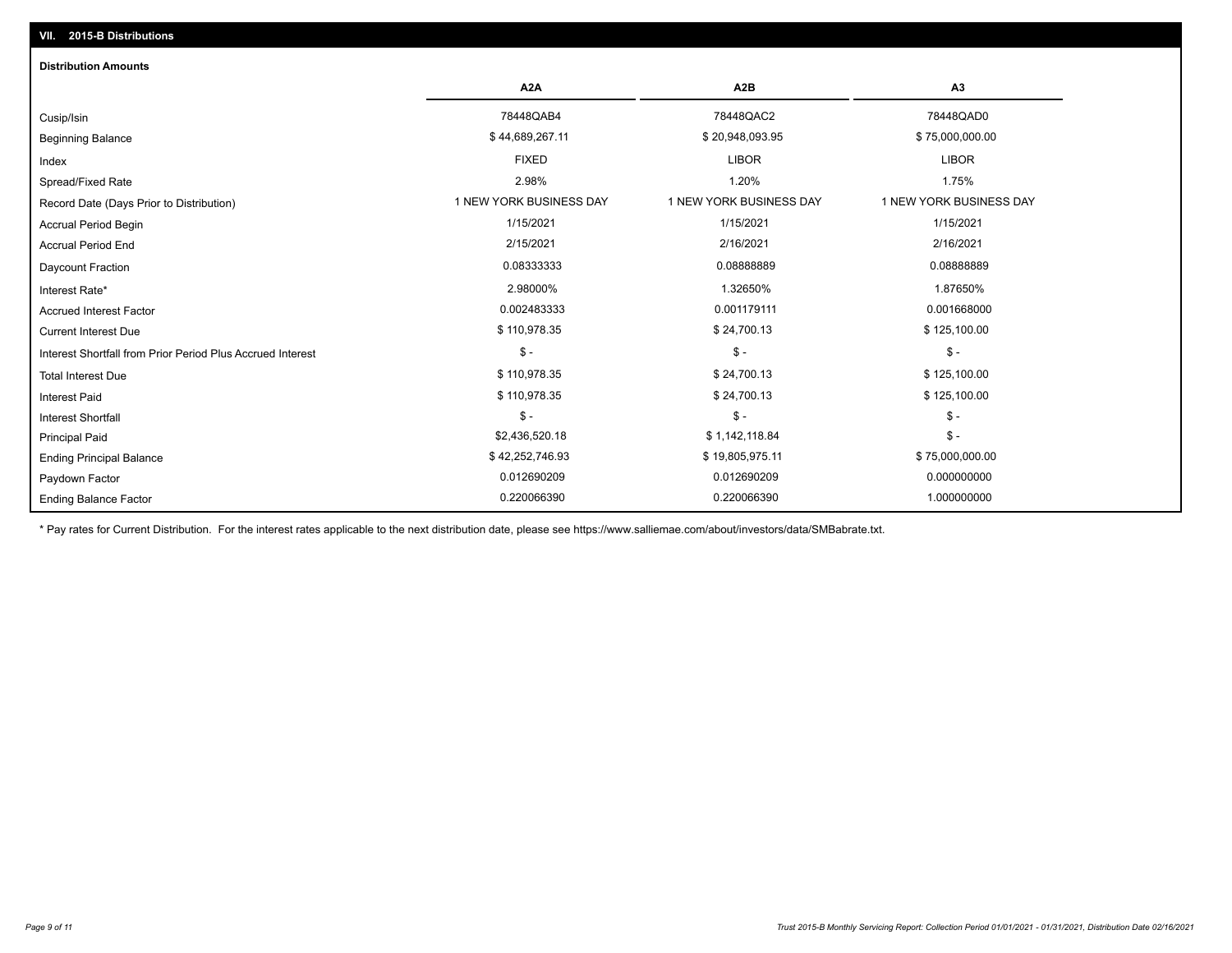| VII. 2015-B Distributions                                  |                         |                         |  |  |  |
|------------------------------------------------------------|-------------------------|-------------------------|--|--|--|
| <b>Distribution Amounts</b>                                |                         |                         |  |  |  |
|                                                            | в                       | C                       |  |  |  |
| Cusip/Isin                                                 | 78448QAE8               | 78448QAF5               |  |  |  |
| <b>Beginning Balance</b>                                   | \$70,000,000.00         | \$50,000,000.00         |  |  |  |
| Index                                                      | <b>FIXED</b>            | <b>FIXED</b>            |  |  |  |
| Spread/Fixed Rate                                          | 3.50%                   | 4.50%                   |  |  |  |
| Record Date (Days Prior to Distribution)                   | 1 NEW YORK BUSINESS DAY | 1 NEW YORK BUSINESS DAY |  |  |  |
| <b>Accrual Period Begin</b>                                | 1/15/2021               | 1/15/2021               |  |  |  |
| <b>Accrual Period End</b>                                  | 2/15/2021               | 2/15/2021               |  |  |  |
| Daycount Fraction                                          | 0.08333333              | 0.08333333              |  |  |  |
| Interest Rate*                                             | 3.50000%                | 4.50000%                |  |  |  |
| <b>Accrued Interest Factor</b>                             | 0.002916667             | 0.003750000             |  |  |  |
| <b>Current Interest Due</b>                                | \$204,166.67            | \$187,500.00            |  |  |  |
| Interest Shortfall from Prior Period Plus Accrued Interest | $\mathcal{S}$ -         | $\frac{1}{2}$           |  |  |  |
| <b>Total Interest Due</b>                                  | \$204,166.67            | \$187,500.00            |  |  |  |
| Interest Paid                                              | \$204,166.67            | \$187,500.00            |  |  |  |
| Interest Shortfall                                         | $\mathcal{S}$ -         | $\frac{1}{2}$           |  |  |  |
| <b>Principal Paid</b>                                      | $$ -$                   | $$ -$                   |  |  |  |
| <b>Ending Principal Balance</b>                            | \$70,000,000.00         | \$50,000,000.00         |  |  |  |
| Paydown Factor                                             | 0.000000000             | 0.000000000             |  |  |  |
| <b>Ending Balance Factor</b>                               | 1.000000000             | 1.000000000             |  |  |  |

\* Pay rates for Current Distribution. For the interest rates applicable to the next distribution date, please see https://www.salliemae.com/about/investors/data/SMBabrate.txt.